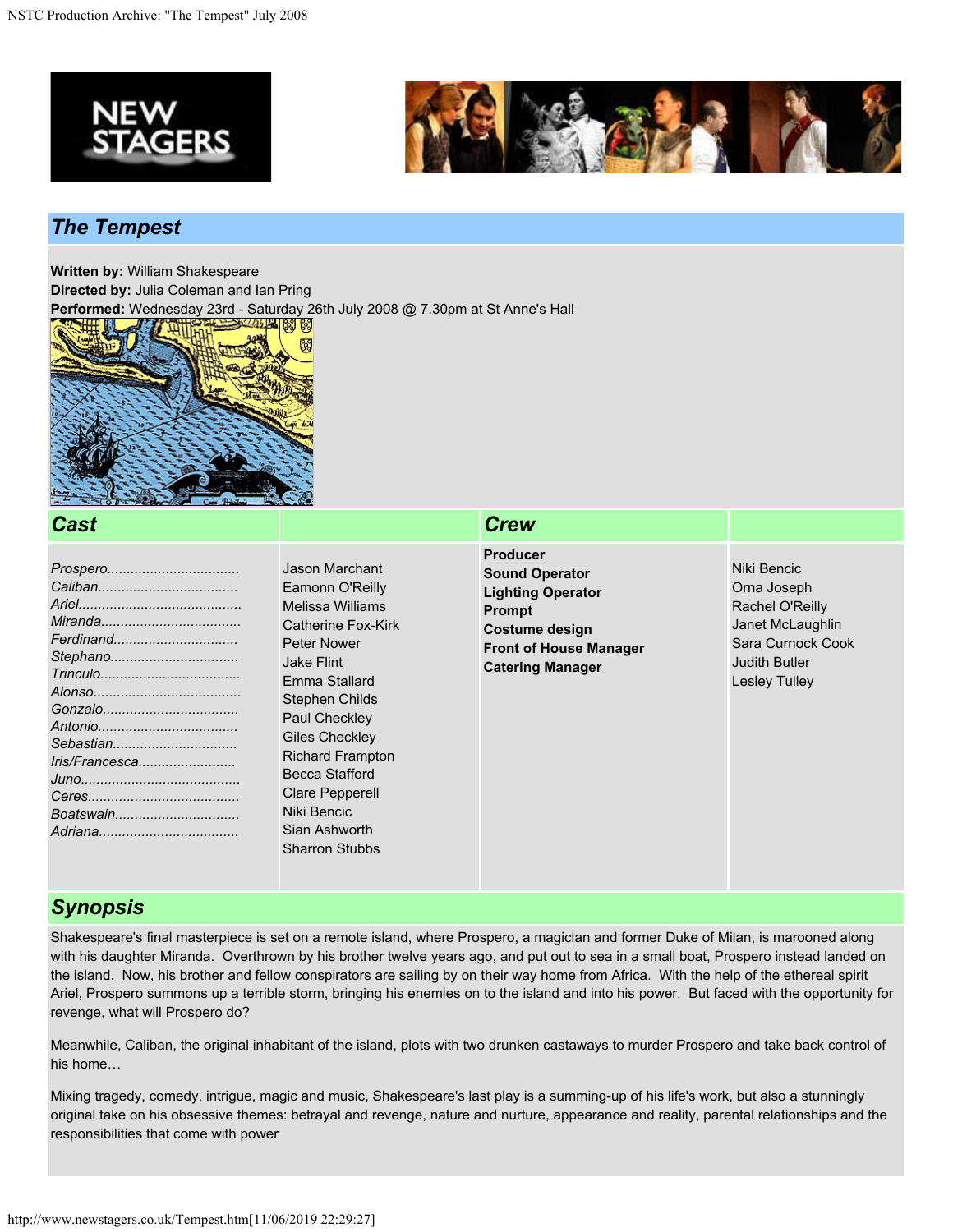# *NODA Review by John Huckle*

The Tempest is one of the most Italian of Shakespeare's plays with the characters all having Italian names and the plot ostensibly dealing with the intrigues of Italian politics. The play observes the three unities of location (apart from the opening scene) timing and Plot. All the action takes place within the three hours which the play was written to run. The single main plot of the restoration of Prospero to the Dukedom of Milan then has three subsidiary plots: Miranda's marriage to Ferdinand, Antonio and Sebastian's plot against Alonso and the plot of Caliban, Stephano and Trinculo against Prospero himself.

One of the best aspects of putting on any of Shakespeare's plays is the freedom the production team has in the staging. The team of Julia Coleman and Ian Pring decided to opt for a minimalist set with the action being supported by a strong sound design and thoughtful lighting. I think that this has much to commend it as an approach to staging the play. The open black stage that greeted the audience was supplemented by an eerie sound set which together helped to concentrate the audiences' mind on the complex story.

The opening scene of the fury of the terrible storm with the Master shouting his barely discernable orders to the much beleaguered Boatswain (Sian Ashworth) was well done. The sound, the staggering of the crew and passengers, the general cacophony all blended together to convey the confused horror of the impending ship wreck. Standing serenely amidst the chaos is the lovely vision of the spirit Ariel.

From the fury of the opening scene the action moved to the relative calmness of 'The Enchanted Island' (as the play was known for many years) and the introduction of the main character Prospero. Jason Marchant gave a very thoughtful and balanced delivery of his lines which ensured that the audience could follow the plot with its history. I thought that Jason did a splendid job of a conveying the power yet humanity that defined his character. The recipient of Prospero's opening narrative is his daughter Miranda. The part was played with a beautiful simplicity by Catherine Fox-Kirk. Catherine easily conveyed the passivity of her character and her dutiful obedience to her father.

The role that permeates the play almost to the same extent as Prospero is that of Ariel. The spirit is inexorably linked to Prospero and demonstrates the control that he has over the forces of nature. There has been much made over the years as to whether Ariel is male or female, through out the text Ariel unambiguously refers to himself as male yet the disguises that he adopts are mainly female. Conventionally a female Ariel is dressed in gauze and wings corresponding to the traditional concept of a fairy. Melissa Williams was as lovely and a conventional female Ariel as an audience could wish. She seemed to float on and of the stage and to carry out the wishes of her master without a hint of difficulty. Melissa was smilingly subservient to all Prospero's orders which underlined the concept of her being the embodiment of his command of the elements. In her performance she gave a real antithesis to the other dominant character of the play Caliban.

Caliban occupies that rare position that lies between human and brute. No other role in the play has been more discussed analysed or pronounced upon. Whether Caliban is an embodiment of all that is pre-human yearning for humanity or a representation of any degraded human suffering from oppression. Eamonn O'Reilly gave a very earthy and brutalised characterisation that exacerbated the contrast with the lovely Ariel. Eamonn worked really hard at maintaining the characterisations in terms of gait and delivery of his lines.

The first of the shipwreck outsiders to join the inhabitants of the island is Ferdinand son of Alonso the king of Naples. Ferdinand is a character often described as a weak character dominated by Prospero. Peter Nower gave, I thought, a perfect representation of the down trodden and distraught orphan. His downbeat manner was held right up to the moment when his father was revealed as being alive and well.

The roles of Stephano and Trinculo are often described as Butler and Jester. The parts played respectively by Jake Flint and Emma Stallard were robust and boisterous in their delivery. Jake concentrated his performance as a comic drunk whereas Emma was delightfully delicate in her hesitant commitment to the conspiracy with Caliban.

The Lords Alonso (Stephen Childs), Gonzalo (Paul Checkley), Antonio (Giles Checkley) and Sebastian (Richard Frampton) were all played rather handsomely with good attention to detail and convincing business particularly between Antonio and Sebastian when contriving and almost executing their plot against Alonso.

The supporting nymphs Juno (Clare Pepperell), Ceres (Niki Bencic) and Iris (Becca Stafford) were delights and sang well.

Excellent use was made of the acting space particularly the range of entrances from the auditorium. The back curtain was used to good effect.

The lighting and sound plots were both of a high standard and complemented the minimalist set in the telling of the story. The music in particular suited each occasion clearly a lot of effort had been made in choosing such original pieces.